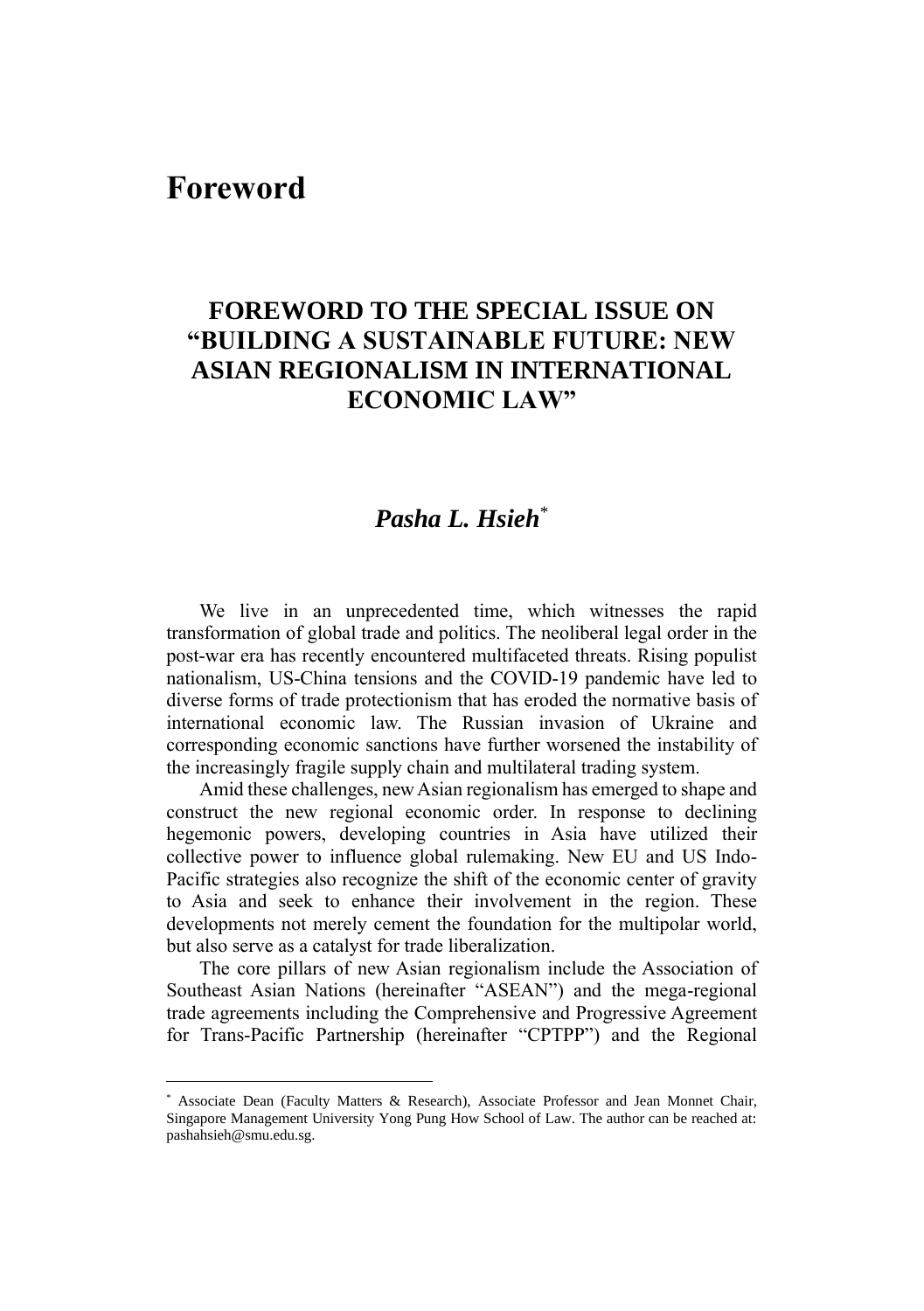Comprehensive Economic Partnership (hereinafter "RCEP"). A key goal of these agreements is to advance the Sustainable Development Goals of the United Nations. Hence, Asian countries' regulatory experiments in negotiating and implementing trade and investment pacts provide valuable lessons for the Global South.

Against this backdrop, on December 9-10, 2021, the Centre for Commercial Law in Asia (hereinafter "CCLA") of the Singapore Management University Yong Pung How School of Law organized the 7th Asian International Economic Law Network (hereinafter "AIELN") Conference with the Asian Center for WTO & International Health Law and Policy (hereinafter "ACWH") of National Taiwan University College of Law.<sup>1</sup> Since the AIELN's founding in 2009, its biannual conference has become a flagship academic event that explores the impact of Asia vis-à-vis the development of global trade regimes. The ACWH and AIELN are of the view that new Asian regionalism is of such importance to warrant the publication of a special issue, which will not only distribute the findings of the conference, but also raise the international academic community's awareness of this fast-evolving topic.

The theme of the conference and special issue is "Building a Sustainable Future: New Asian Regionalism in International Economic Law." Following a stringent peer review process, this special issue selected eight articles and one book review that share a complementary and interdisciplinary understanding of new Asian regionalism. The wide-ranging topics highlight legal challenges to conflicts between Great Powers, fishing subsidies, sustainable development provisions of investment pacts, the trade-health nexus in the context of the COVID-19 pandemic, and renewable energy disputes under the World Trade Organization (hereinafter "WTO").

In the first article, Ms. Xinyue Li bases her analysis on quantum theories in international relations and contextualizes the US-China rivalry for global economic governance. She demonstrates that the application of these theories shed new light on international economic law. Professor Chen-Ju Chen authored the second article, which focuses on fishing subsidies that are critical to trade and the environment. She systematically examines the potential nexus between WTO drafts and the environmental chapter of the CPTPP. Dr. I-Ju Chen resorts to a different angle for investigating rules on fishing subsidies in the third article. While she considers the Blue Economy initiatives of Asia-Pacific Economic Cooperation and the CPTPP provisions valuable, she recommends reference to EU fishery regulations in the future.

 $<sup>1</sup>$  The organizing committee for this online conference includes Professors Douglas Arner, Yuka</sup> Fukunaga, Aurelio Gurrea-Martinez, Pasha L. Hsieh, Jurgen Kurtz, Tsai-yu Lin, Han-Wei Liu, Neha Mishra, Junji Nakagawa, and Heng Wang. For the summary of the conference, see Chang Wen Yee, *7th Asian International Economic Law Network Conference 2021*, SINGAPORE L. BLOG (Dec. 15, 2021, 11:08 PM), https://singaporelawblog.sg/blog/article/274.